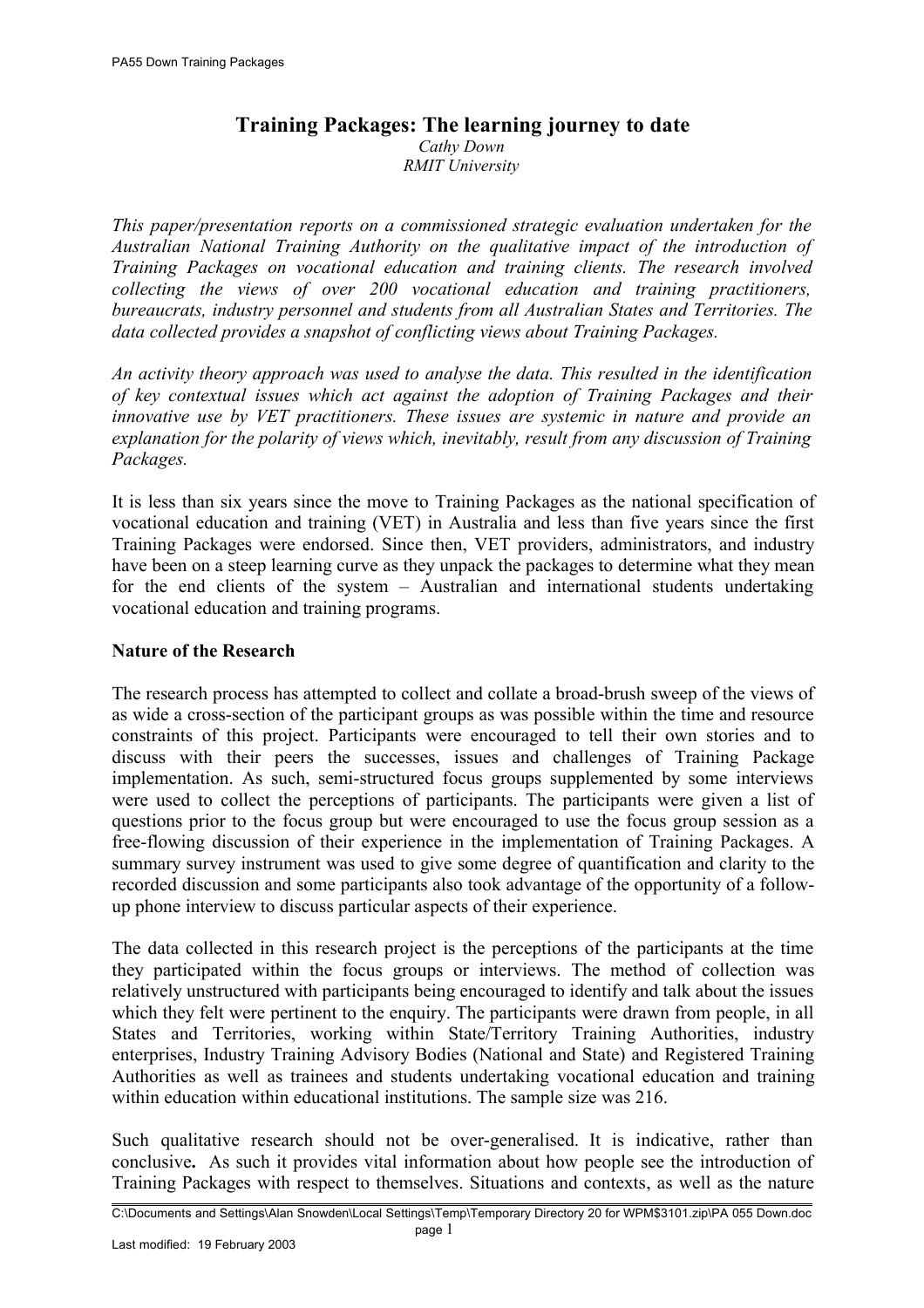and roles of the participants affect how they construct their own perceptions, understanding and realities. Whilst the content of some of the participant responses may not be factually correct, the fact that they were made is itself pertinent and cannot be dismissed. Misunderstandings and wrong impressions influence behaviour and beliefs as powerfully as do facts.

In presenting the findings of this research, care has been taken to ensure that participantraised issues are identified and commented upon in order to indicate possibility. The raising of an issue does not automatically indicate a problem any more than a claimed success really is one. However, it does present the issues as those which may need further investigation.

## **Findings of the Research Project**

The research process gathered data on a number of instances where the implementation of Training Packages is perceived as having resulted in new and improved practice. A number of these were documented in the report (Down in press) as case studies and include instances where the development and implementation has resulted in:

- training and qualifications in areas where previously there was none
- ready acceptance of Training Packages by those in large and medium sized enterprises
- the use of Competency Standards by enterprises for selection, work appraisal and for setting benchmarks for enterprise workplace agreements
- **increased demand by industry for recognition of current competency (RCC) and "gap"** training for existing employees
- signs of more efficient and accurate reporting of activity within the VET system
- a closing of the gap between institutional and enterprise training
- increase in the provision of New Apprenticeships especially those of less than 18 months duration
- $\blacksquare$  the introduction of traineeships in industry sectors (or sub-sectors) where previously there has been no provision for formalised training for new entrants to the workforce
- a growth in workplace placements directed at specific skill development for students undertaking institutional VET programs
- the development of teaching and learning approaches within institutionalised settings which mirror workplace experience
- greater responsiveness to industry clients and individual learners
- the necessary conditions for professional educators to exercise their expertise
- a growth in partnerships between RTOs and enterprises to collaboratively deliver training in the workplace
- greater contextualisation of programs and learning resources for specific delivery situations such as enterprise delivery
- shift in client base with more learners already in or starting work.

These "success stories" demonstrate that the flexibility claimed as an advantage of Training Packages does, in fact, exist. The examples show that, innovatively implemented, Training Packages have the potential to provide gains in the effectiveness of vocational education and training.

The findings are compatible with those of a number of recently conducted research projects looking into different aspects of Training Package implementation and its effect on the VET community. These include the work of Victoria University (2000), VETAssess (2000), Down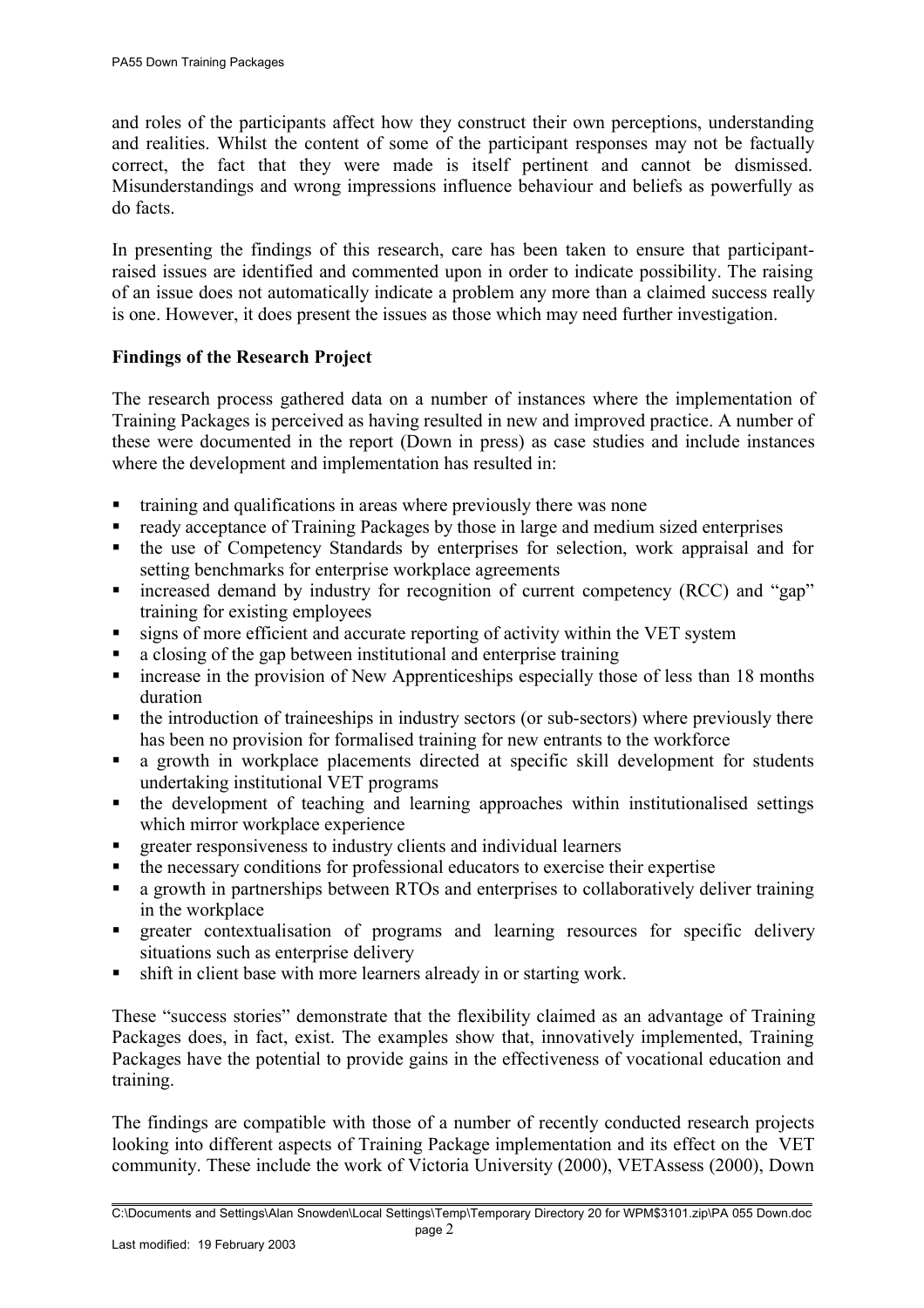(2000), Figgis et al. (2000), Moy (2000), Mitchell and Young (2001), Quay Connection and Urbis Keys Young (2001), ALNARC (2002) and Dawe (2002).

It is, however, too soon to celebrate as the research presents a picture of a system struggling against real impediments to implement a change which is only partially understood by probably most of its practitioners. Whilst this is not unusual for a change of the magnitude represented by Training Packages, it does present real challenges which need to be overcome if Training Packages are to realise their potential as an organising framework for VET provision and assessment.

Many of the impediments have less to do with the actual nature of Training Packages than the contexts into which they are being introduced. Past practice, strong and long-held beliefs about how training should be specified and delivered, resistance to change, funding and resourcing issues, collateral change processes and conflicting priorities and a lack of appropriate educational leadership have all had an inhibiting impact on the implementation of Training Packages.

Unless policy directives and compliance measures are reinforced by strong leadership, aimed at converting the hearts and minds of practitioners and giving them ownership and confidence in the change, superficial compliance rather than the desired change will result. Much of the data collected and analysed reflects a VET system struggling to give the appearance of compliance rather than embracing a whole-hearted acceptance of the change.

Areas which need careful consideration if the introduction of Training Packages is to attain its potential to deliver flexible, quality, training and assessment provision include:

- perceptions of an enduring focus (especially by RTO practitioners) on the content of Training Packages to the exclusion of their function and the anticipated shift in vocational education and training practice
- continuing confusion and misunderstandings of the difference between the specification of VET and the curriculum of its delivery
- deficits in both the National Training Information Service database and website which cause confusion, additional work and poor practice
- need for effective professional development of VET staff (including sessional staff) to ensure that VET teachers and trainers have the necessary competence to deliver Training Packages effectively
- **PERCEPTIONS** by RTO and some industry participants of a lean, mean training environment in which the funding for program delivery, teacher support and innovative practice is insufficient
- quality assurance and accountability mechanisms which are paper rather than practice based and which create an environment in which innovation is often punished and compliance at the expense of learners' needs rewarded
- the increased ownership by industry of Training Packages and the National Training Framework (NTF) at the expense of educational institutions and practitioners
- a belief by RTO participants that there has been a shift in the emphasis of training provision to existing employees (including those undertaking traineeships) at the expense of pre-vocational learners, especially those straight from school
- **assessment based on the performance of routine tasks under ideal conditions rather than** an assessment of the learner's ability to deal with contingency issues resulting in a consequential failure to assess underpinning knowledge

C:\Documents and Settings\Alan Snowden\Local Settings\Temp\Temporary Directory 20 for WPM\$3101.zip\PA 055 Down.doc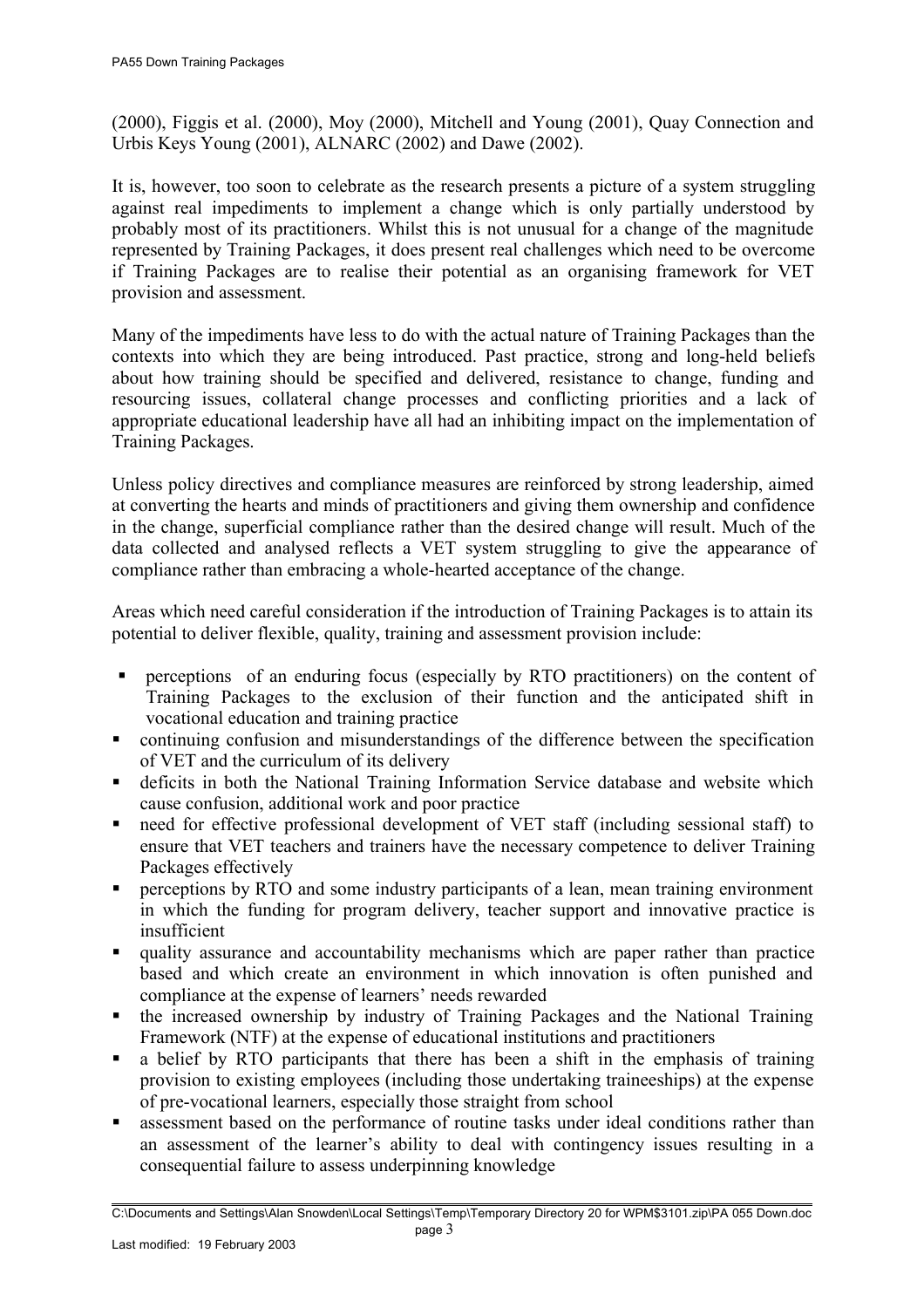- access and equity issues which result from shifts in training provision
- concerns about the specificity of performance outcomes, range statements and evidence guides within Training Packages
- concerns about the qualification level required for VET practitioners and the level of competence required to implement Training Packages well
- time lag between the implementation of Training Packages at the State/Territory level and the provision of professional development to practitioners on how to unpack, repack and use Training Packages in the manner intended.

## **Implications for the Facilitation of Change**

As expected, it was impossible to limit the discussion and collected data to issues which were Training Package specific, just as it is impossible to separate out the effects caused by the structure and nature of Training Packages, the wider context of the Australian Quality Training Framework and the contexts into which Training Packages have been applied. The data was, therefore, analysed using an activity theory approach (Leont'ev 1981, 1978; Vygotsky 1987, 1978; and Engström 1999, 1996, 1995) which allowed the data to be evaluated in terms of its particular application and the context into which it was being introduced. This enabled an analysis of the implementation of Training Packages (as a fundamental, systemic change process) into a number of diverse communities each of whom were also dealing with other associated but separate change processes.

Change is a process, not an event. This evaluation has been undertaken at a time when the change is still, relatively, in its infancy. Some Training Packages – those endorsed in 1997, 1998 and 1999 - have been implemented and reviewed. Others were implemented for the first time in 2000, 2001 and 2002 whilst there are still more at the development stage. The shift in educational thinking and approach, required by Training Packages, is a substantial one and one which takes time to become integrated into practice. The research shows that this integration is far from complete and varies considerably from individual to individual. Whilst not unexpected, this variability means that people's understanding of Training Packages and the change in practice they represent is often incomplete and results in practices which leave a lot of room for improvement.

## **Training Packages as a vehicle for change**

Most participants agreed that the change process initiated by the introduction of Training Packages was a much more fundamental and wide-reaching change than they had initially understood.

The National Training Framework is still being worked out in actuality. Originally, it appears that neither the complexity, the workload, nor the decision making processes involved in the implementation process were fully appreciated. Perhaps it was assumed that the States and Territories would be able to do this on their own. I'm not sure.

(ITAB participant cited in Down 2002, p. 52)

Superficially, the change was centred on a new form of training specification in order to enable more flexible and responsive vocational education and training activity. This provoked a set of predictable responses from teachers and trainers including:

 a resigned, wait-and-see approach from those who had experienced other changes in training specification which had had minimal effect on their practice;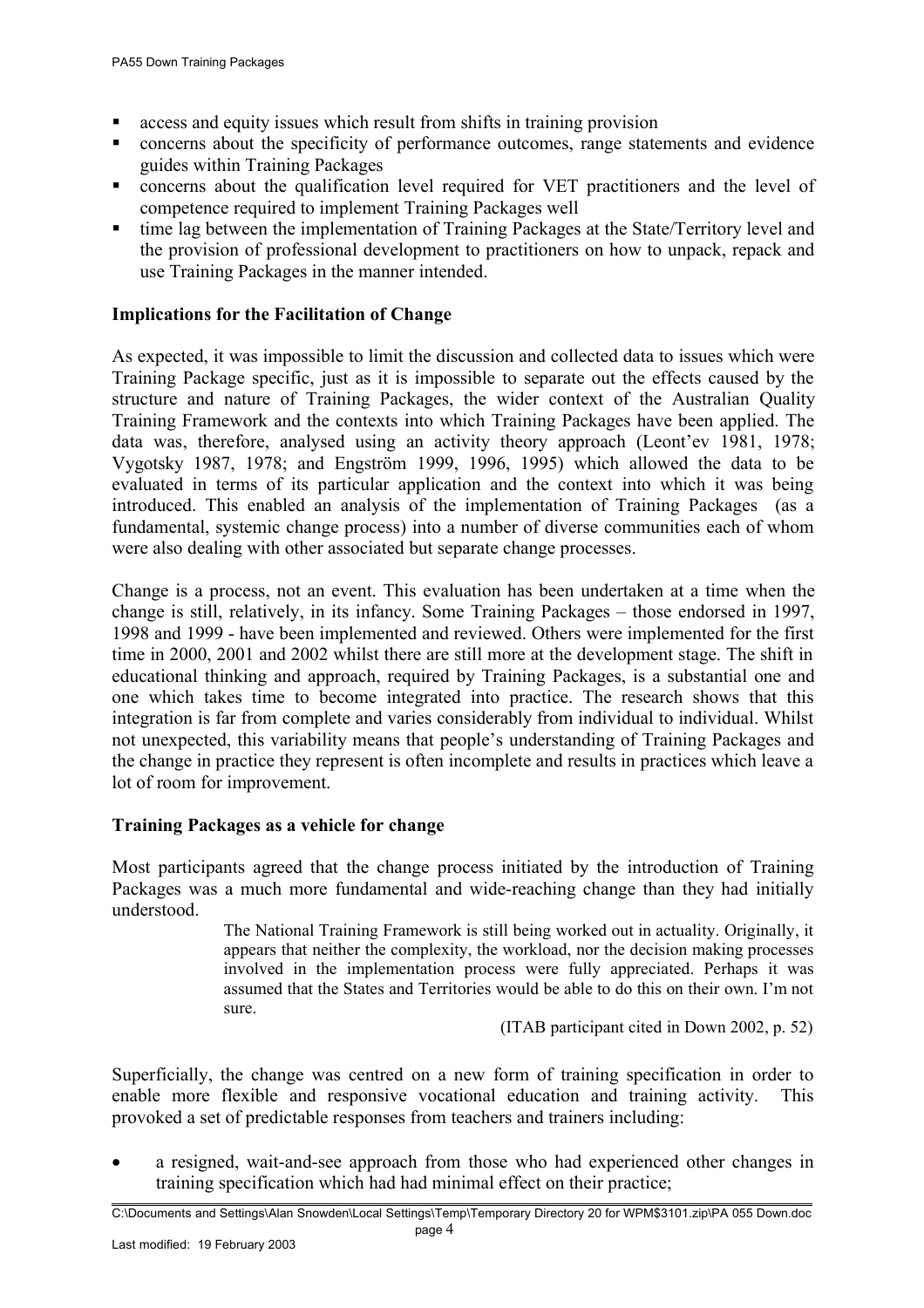When I started teaching in TAFE, the Karmel Report was shaping curriculum, next we went to the Systems Model Approach and then CBT. This was just another step. I had coped with the other changes – I would wait to see what I needed to do.

(RTO participant)

- a bureaucratic, prescriptive, top-down approach which took the line that we need to develop appropriate processes and procedures (the non-endorsed components?) and then teachers and trainers will know what to do (and, possibly even do it);
- resistance on the basis of having endured enough changes already and why couldn't the powers-that-be just leave them alone to get on with the job;

Whenever there is a new political party in power, or a new manager, at whatever level, they want to make changes to make people notice them. It's change for change's sake and not necessarily in the interests of the students.

(RTO participant)

 enthusiastic acceptance and exploration of the change where it offered a greater sense of professional freedom, a change for the better, or simply a new challenge.

Training Packages do not build a course for you, thank goodness. They give us room to look at how people can do these things but if you are student-centred, teaching without a curriculum is exciting, thrilling.

(Figgis et al. 2000, p. 34)

It soon became obvious, that a superficial reading of the nature of the change process was inadequate. Just as ripples spreading from the point of impact of a stone thrown into a still pond, the change was seen through increasing and different dimensions, faces and foci. These included:

- industry ownership and development of Training Packages and the resultant shift in power relationships between the Australian National Training Authority (ANTA), industry and educators
- confusion as to where curriculum and centrally developed resources fitted within the National Training Framework

You read the information about packages. The term 'curricula' has disappeared. What I mean by that is, it has an effect on the ability of RTOs to deliver... That was what created the angst, when the educators looked at that course. How am I going to deliver this, within X amount of hours, with my resources?

(ITAB participant cited in Down 2000, p. 33 )

 an unacknowledged decentralisation of the responsibility and resourcing of curriculum and resource development

The introduction of Training Packages represents a revolution of momentous importance as it has involved the transfer of responsibility to different sectors of the VET community - without making the transfer explicit and transparent.

(ITAB participant cited in Down 2000, p. 32)

 issues relating to the division of responsibility for vocational education and training between the Federal and State governments. For example, the Federal government drove the change agenda whilst professional development was largely a State responsibility

C:\Documents and Settings\Alan Snowden\Local Settings\Temp\Temporary Directory 20 for WPM\$3101.zip\PA 055 Down.doc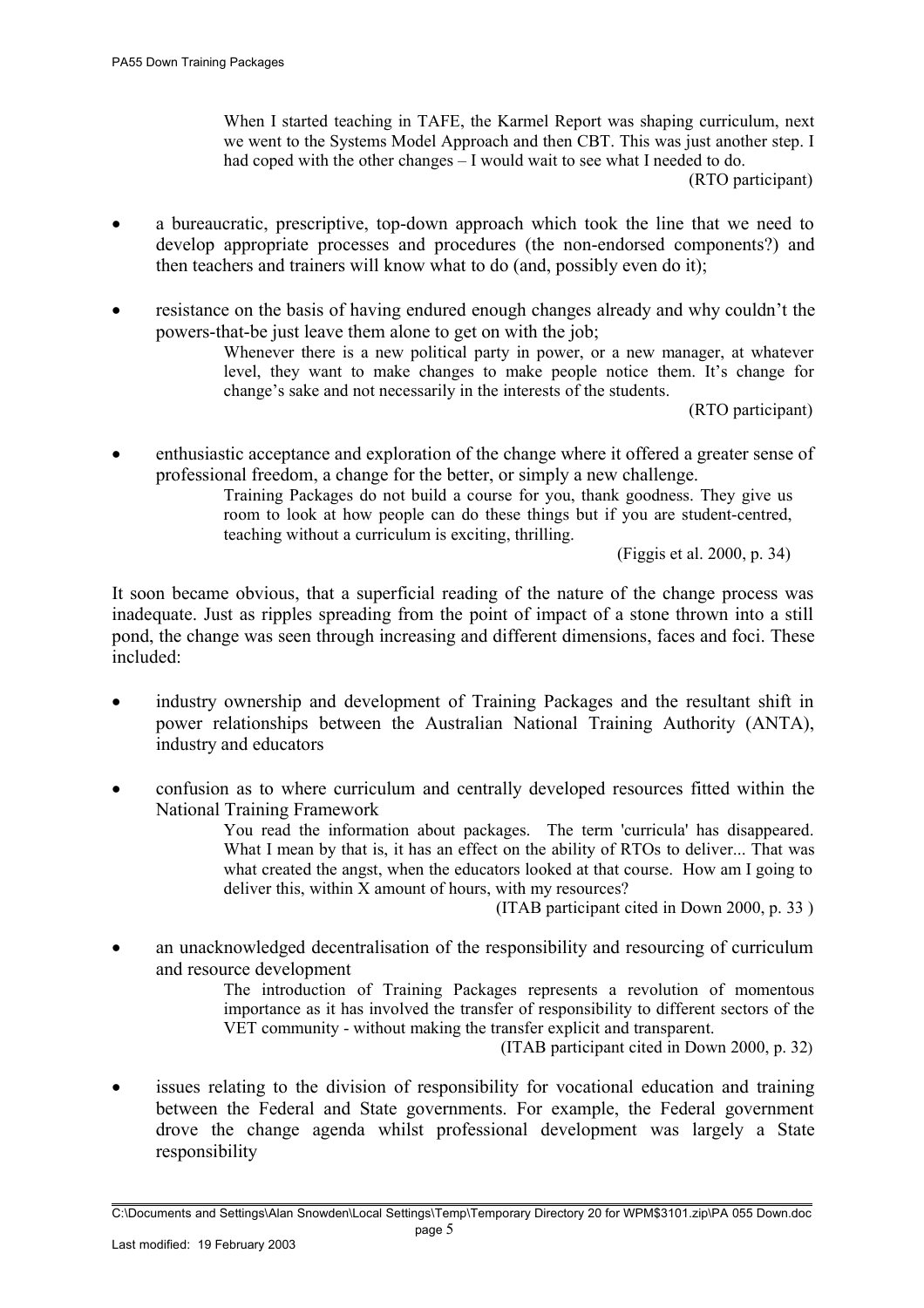The concept of Training Packages is brilliant but its implementation has been based on two major, interdependent assumptions. That is, that the States and Territories will be able to implement them in ways which fit their political, organisational and educational contexts; whilst at the same time Training Packages will retain a strong national flavour with respect to the consistency and quality of outcomes.

(ITAB participant cited in Down 2000, p. 32 )

 a number of concomitant and related change processes such as User Choice and the introduction of New Apprenticeships which coloured people's reactions to the introduction of Training Packages

It is hard to tell whether the angst about Training Packages is really about Training Packages or about other things that are happening like User Choice, shifts in funding towards New Apprentices, the whole funding scene which seems to keep demanding more and more from fewer and fewer trained teachers, going to the students instead of them coming to you, flexible delivery … the list goes on.

(STA participant)

- confusion as to what was the role expected of teachers and trainers within a training package framework of VET provision
	- If I don't really understand what is required of me, then no amount of paperwork or auditing is going to improve my practice.

(RTO participant cited in Down 2002, p. 30)

 cascading, collateral and subsequent change resulting from the introduction of Training Packages.

> What you find is that you make one change in the way you work and this leads to subsequent changes. I now spend a lot of my time travelling between workplaces. This has resulting in all sorts of hassles about industrial issues, relationships with colleagues, how my work is valued by others ……………..

> > (RTO participant)

Change is an organic and chaotic process. Whilst some outcomes of change are predictable, many are not and a solution to one set of problems will have far-reaching implications to other systems and produce a further set of issues which need to be resolved. Change management is, perhaps, an oxymoron or an unachievable goal, especially in systemic and wide-ranging change. To rein in, or attempt to ignore, the consequences of planned change, both predicted and unexpected, will neutralise or lessen the uptake of the new behaviours, understandings and practices which accompany it. The planning of change processes, such as the introduction of Training Packages, requires a balance between risk minimisation strategies and the flexibility and willingness to recognise and capitalise beneficial, although unforeseen, consequences of the change.

We cannot manage change for other people or groups of people. Each individual, group, and enterprise needs to experience, understand and integrate the change themselves:

> No-one can resolve the crisis of reintegration on behalf of another. Every attempt to pre-empt conflict, argument, protest by rational planning, can only be abortive: however rational the planned changes, the process of implementing them must still allow the impulse of rejection to play itself out.

> When those who have the power to manipulate changes act as if they only have to explain, and when their explanations are not at once accepted, shrug off opposition as ignorance or prejudice, they express a profound contempt for the meaning of lives

C:\Documents and Settings\Alan Snowden\Local Settings\Temp\Temporary Directory 20 for WPM\$3101.zip\PA 055 Down.doc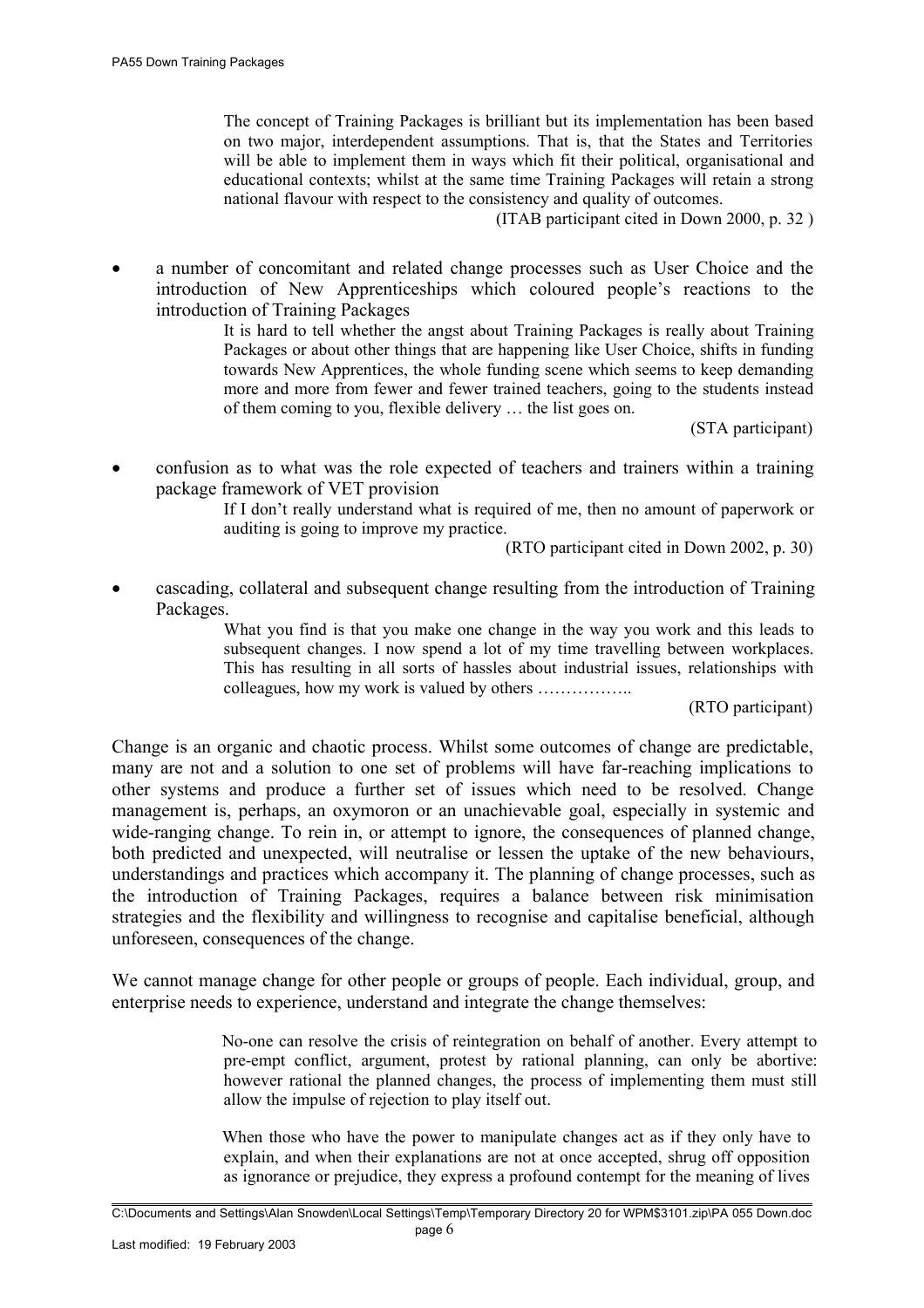other than their own. For the reformers have already assimilated these changes to their purposes and worked out a reformulation which makes sense to them, perhaps through months or years of analysis and debate. If they deny others the chance to do the same, they treat them as puppets dangling by the threads of their own conceptions.

(Marris 1975, p166).

Change is simultaneously a cause, vehicle and outcome of learning. Such learning is previously unknown by the learner and unbounded; it is constructed by participants as a consequence of their involvement in the change process. Such construction of new knowledge is contextually based and is mediated by contestation and discussion; the evolving discourse which accompanies the change; and by the progressive learning of individuals, groups and the whole community as the change process continues to run its course. Such learning oils the wheels of change and time and space must be available for participants to reflect on and understand their experience if the learning is to be maximised. If the 'expansive learning' (Engström 1999) of change is not valued and promoted by the design and facilitation of the change process, the learning of individuals and specific groups is unlikely to be mediated, formalised and enriched - resulting in frustration and misunderstanding.

The introduction of Training Packages has resulted in a myriad of new understandings about vocational education and practice.

It has been a learning process for RTOs, for individual teachers, for employers, for work supervisors and for the students. There have been some hiccoughs in the system but that has to be expected in a period of innovation. You have to take risks, to try things, to find out what is and is not possible within a work situation.

(RTO participant cited in Down 2002, p. 39)

These are still largely part of the oral culture of VET practice but a succession of analyses of Training Packages (such as the strategic evaluations and other research into different aspects of Training Packages commissioned by ANTA between 2000-2002 (Victoria University 2000; VETAssess 2000; Down 2000, 2002; Figgis et al. 2000; Quay Connection and Urbis Keys Young 2001)) is enabling these to be documented and thus disseminated more effectively. The new understandings articulated by the participants in the strategic evaluation of the qualitative impact of Training Packages (Down 2002) included:

- the nature of workplace and vocational learning
- simulated learning strategies as part of the need to achieve equity, in the eyes of the various stakeholders, between workplace learning undertaken on- and off-the-job
- the nature of educational-enterprise partnerships and their negotiation, formalisation, maintenance and evolution over time
- contextually-appropriate strategies for flexible and responsive learning
- effective (and not so effective) communication between different sections of the VET community
- the changing roles (and consequential organisation) of training institutions demanded by the National Training Framework consequent on the introduction of Training Packages
- reconciliation of educational objectives within the culture, mores and values of a business environment
- implications of shifts in understanding of education as a responsive service rather than a product
- assessment based on the weighing of multiple evidence rather than a single event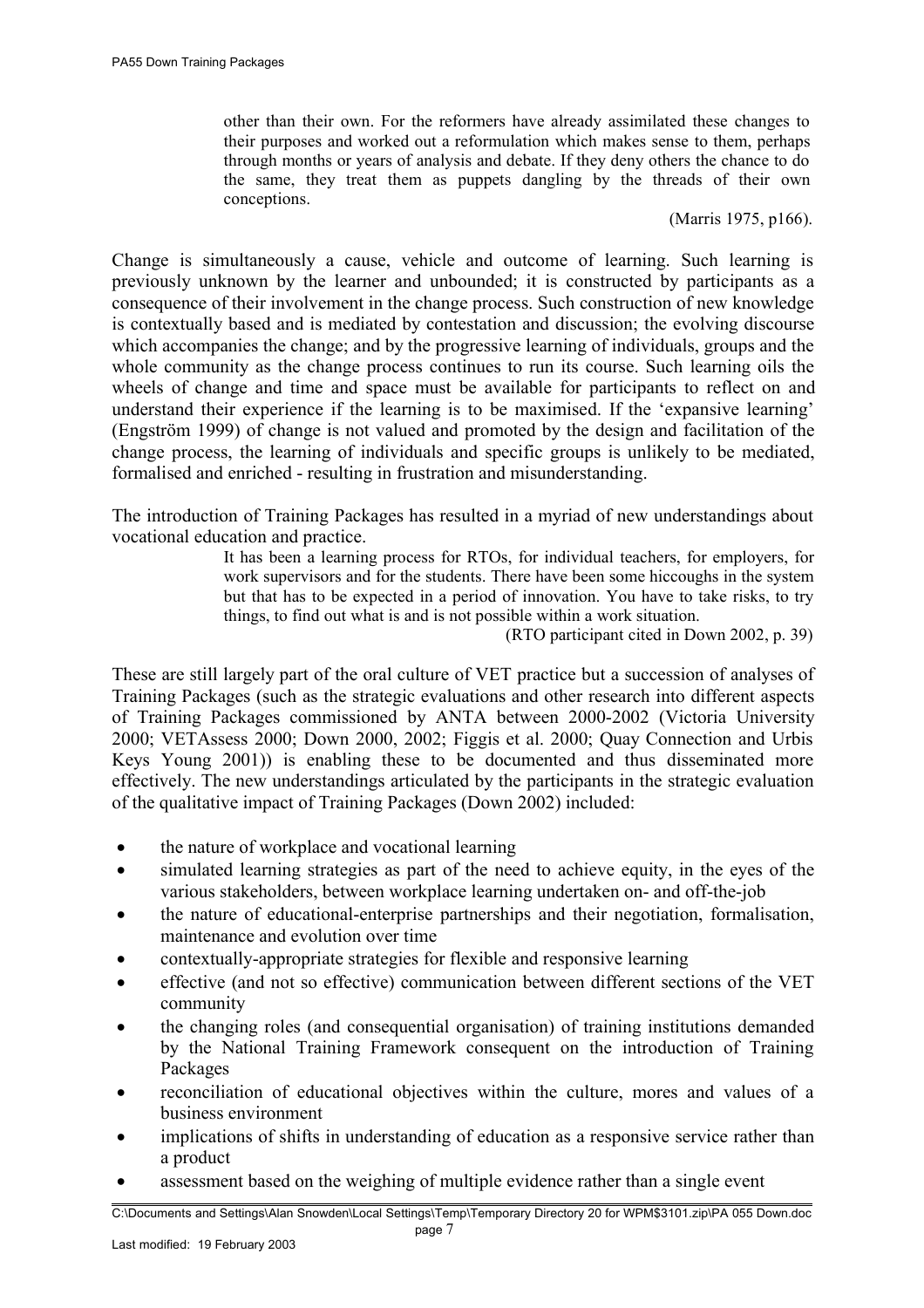shifts in the dominant metaphors through which meaning is conveyed within vocational education and training.

#### **Conclusions**

The results of this strategic evaluation should be seen as positive. The information collected and analysed shows that the change process is well underway and that all the participating students, within their interviews or focus groups, indicated overall satisfaction with their training, especially with the close nexus between their training and their current or intended work.

As with any fundamental change process, the last four years have been characterised by uncertainty, anger and a reluctance to let go of the past. It has also been a time of discovery, innovation, the rediscovery and exercise of educational expertise in designing learning paths and the adoption of more holistic learning and assessment approaches which take into account the student's current competency, their needs and their learning and work contexts.

However, the change process is far from over and continued effort is needed to prevent recidivism and/or change fatigue. For many VET practitioners, the change process is just beginning and there are indications that some of the negativity that abounds about Training Packages is making them reluctant to put their toes in the water – let alone strike out for midcurrent and the white water of continuous change and improvement.

> From what I hear from other teachers, it's a lot of work and uncertainty. I'm not convinced there are any real benefits for my students and I hear that quality is an issue. (RTO participant)

> Why are we doing this? I hear a lot about what we need to do, the increased workload, the reduction in face-to-face time with students. No-one is telling me why we are putting ourselves through this pain.

> > (RTO participant)

Such negativity abounds but it is not the whole story. The stories of successful implementation are out there, told both by the enthusiasts and the converts. Strategies and management processes are currently being developed by ANTA on an ongoing basis to assist the quality and effectiveness of Training Package provision. However, if we are to be genuine about introducing Training Packages and utilising the potential for more context focused and effective vocational education and training, then there is still more work to be done at all levels of VET provision and management and new strategies to be introduced. This is necessary to ensure that there is consistency between the aims, policy framework and practice with respect to the introduction and continued provision of Training Package programs.

The recommendations to the National Framework Quality Council were framed around four key themes. These are:

1. the need for educational leaders who can assist practitioners in the implementation of Training Packages so as to meet the needs of the clients of the VET system. Such leaders are needed at all levels to work with practitioners to envisage what can and needs to be done and to work together to make it happen

C:\Documents and Settings\Alan Snowden\Local Settings\Temp\Temporary Directory 20 for WPM\$3101.zip\PA 055 Down.doc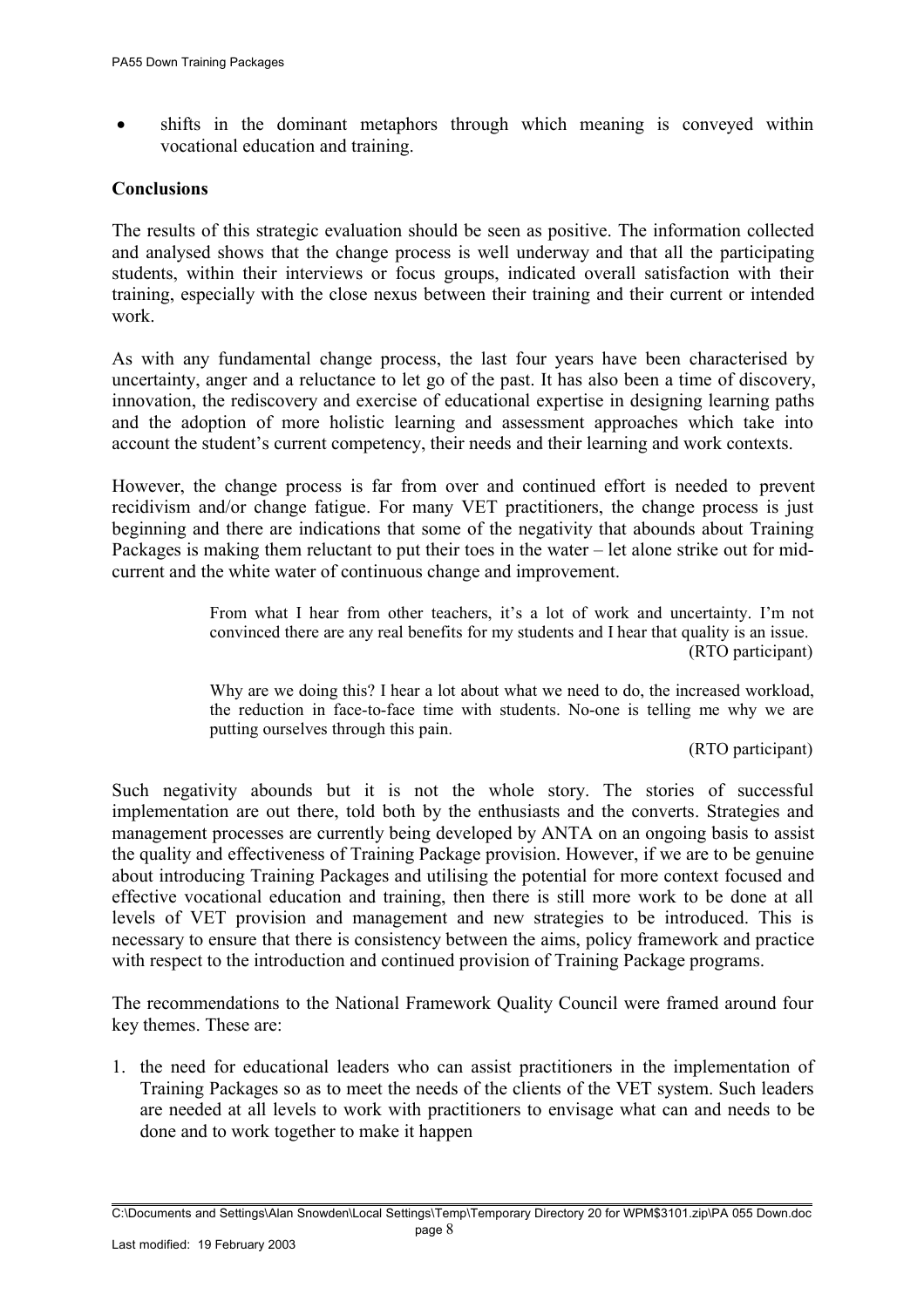- 2. the provision of professional development which enables the development and maintenance of a professional VET workforce with the necessary competence to implement Training Packages in appropriate and innovative ways
- 3. better communication between the three partners in VET provision, that is, the State and National Training Authorities, Industry and RTOs
- 4. further investigation of the issues raised so that appropriate strategies can be found to address them.

#### **References**

Adult Literacy and Numeracy Australian Research Consortium (ALNARC) (2002). *Workplace communication: Making language, literacy and numeracy in Training Packages work.* Melbourne: ALNARC

Dawe, Susan (2002). *Focussing on generic skill in Training Packages.* Adelaide, National Centre for Vocational Education Research. <http://www.ncver.edu.au/research/core/cp0004.pdf>

Down, Catherine M. (2000). Key Competencies in Training Packages, Unpublished report to the Australian National Training Authority

Down, Catherine M. (in press). Qualitative impact of the introduction of Training Packages on vocational education and training clients. Australian National Training Authority

Engestrom, Y. (1999). Expansive Learning at Work: Toward an Activity-Theoretical Reconceptualization. *7th Annual International Conference on Post-Compulsory Education and Training*, Gold Coast: Centre for Learning and Work Research, Griffith University.

Engeström, Y. (1996). Development as breaking away and opening up: A challenge to Vygotsky and Piaget. *Swiss Journal of Psychology* **55**(2/3): 126-132.

Engeström, Y., R. Engeström, et al. (1995). Polycontextuality and boundary crossing in expert cognition: Learning and problem solving in complex work activities. *Learning and Instruction* **5**: 319-336.

Figgis, Jane, Butorac, Anne, Alderson, Anna, Standen, Alf & Down, Cathy (2000). Underpinning Knowledge in Competencies within Training Packages, Unpublished report to Australian National Training Authority

Leont'ev, A. N. (1981). *Problems of the development of the mind.* Moscow: progress.

Leont'ev, A. N. (1978). *Activity, consciousness, and personality.* Englewood Cliffs: Prentice Hall

Marris, P. (1975). *Loss and Change.* New York, Anchor Press/Doubleday.

Moy, Janelle (2000). *Impact of Training Packages on small business employing apprentices and trainees enrolled by TAFE NSW and on training partnerships with TAFE NSW Institutes.* Sydney, NSW TAFE Commission

Mitchell, John & Young, Susan (2001). *High-skilled, High-performing VET,* Melbourne: Australian National Training Authority

C:\Documents and Settings\Alan Snowden\Local Settings\Temp\Temporary Directory 20 for WPM\$3101.zip\PA 055 Down.doc